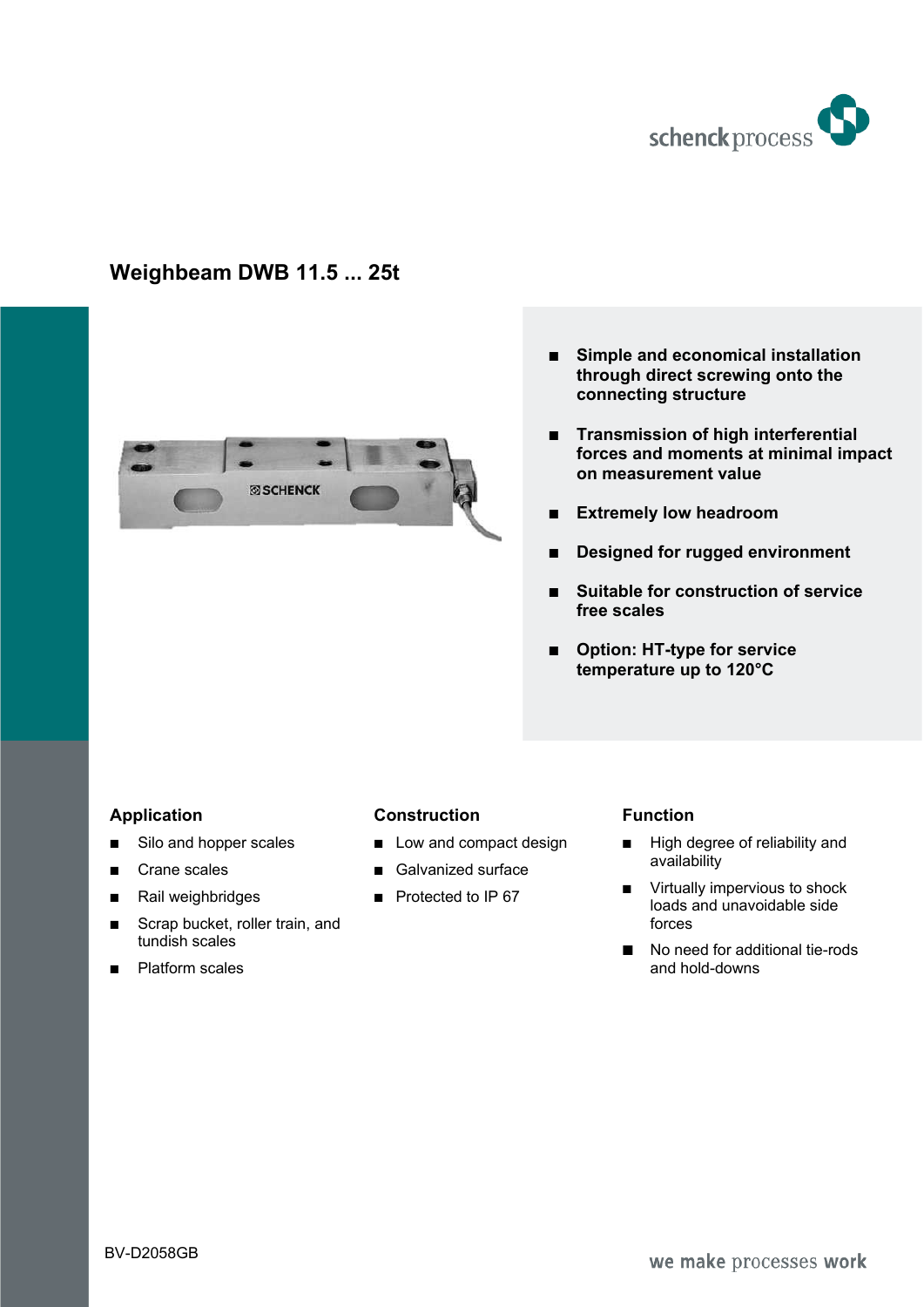

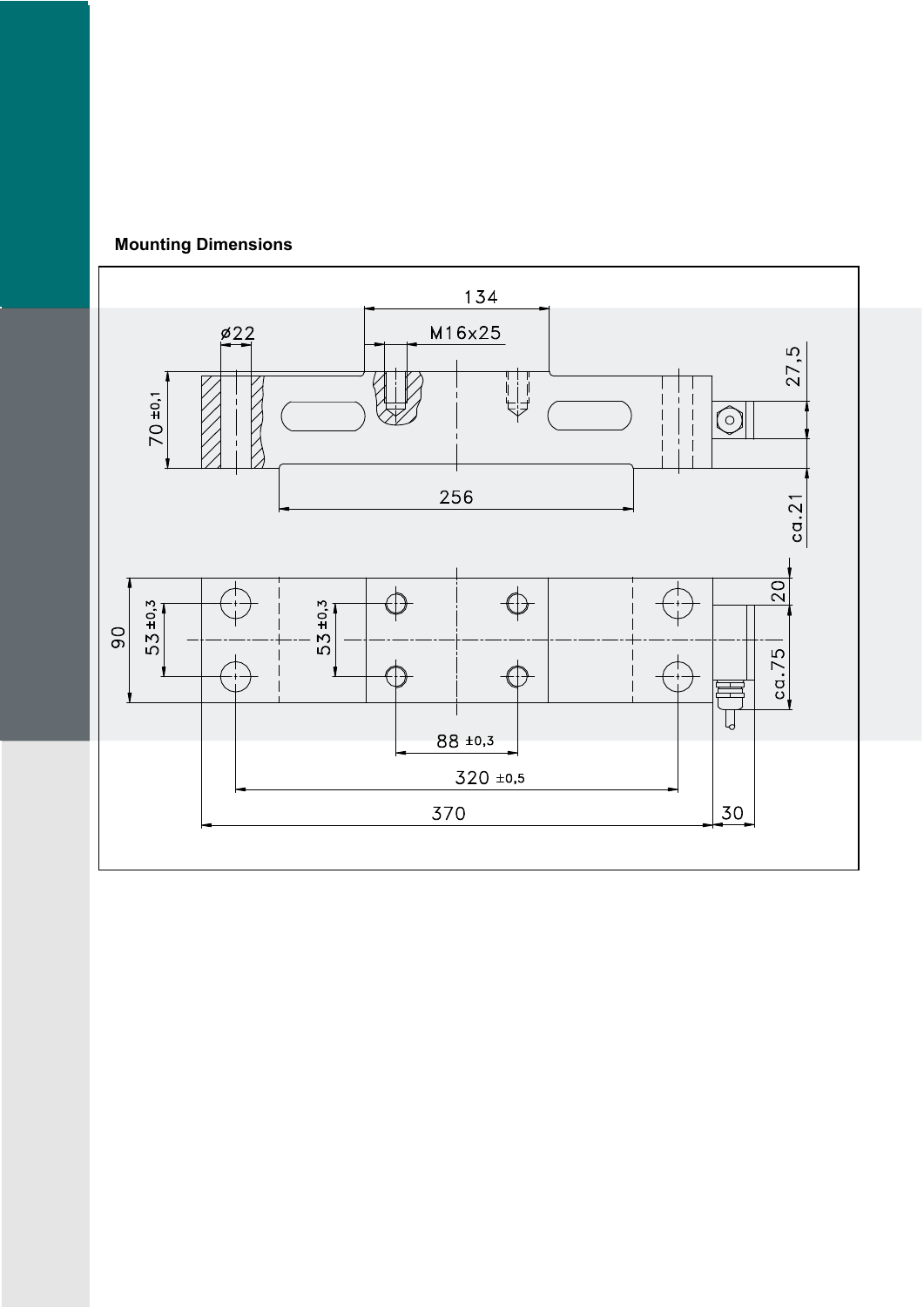# **Operating Principle**



# **Technical Data**

|                                       |                                                         | <b>DWB 11.5t</b>                                                                                                            | <b>DWB 15t</b>                              | <b>DWB 25 t</b> | <b>Reference</b> |  |  |
|---------------------------------------|---------------------------------------------------------|-----------------------------------------------------------------------------------------------------------------------------|---------------------------------------------|-----------------|------------------|--|--|
| Rated capacity                        | $L_n$                                                   | 11.5t                                                                                                                       | 15 <sub>t</sub><br>25t                      |                 |                  |  |  |
| Limit load (with $L_q = 0.15xL_n$ )   | $L_1$                                                   | 23t                                                                                                                         | 26t<br>35t                                  |                 |                  |  |  |
| Rupture load (with $L_q = 0.15xL_n$ ) | $L_d$                                                   | 35t                                                                                                                         | 40 t<br>38 t                                |                 |                  |  |  |
| Max. admissible side load             | $L_{qmax}$                                              | 15 <sub>t</sub>                                                                                                             | 18 <sub>t</sub><br>25t                      |                 |                  |  |  |
| Sensitivity                           | $C_n$                                                   | 0.90 mV/V                                                                                                                   | 1.16 mV/V<br>1.40 mV/V                      |                 | $L_n$            |  |  |
| Combined error                        | $F_{comb}$                                              |                                                                                                                             | $C_n$                                       |                 |                  |  |  |
| Creep (30 m)                          | $F_{cr}$                                                |                                                                                                                             | ± 0.05 %                                    |                 | $C_n$            |  |  |
| Input resistance                      | $R_{e}$<br>$378 \Omega$<br>378 $\Omega$<br>$756 \Omega$ |                                                                                                                             |                                             |                 |                  |  |  |
| Output resistance                     | $R_{a}$                                                 | $350 \Omega$                                                                                                                | $350 \Omega$                                | 700 Ω           | $T_{r}$          |  |  |
| Ref. supply voltage                   | U <sub>sref</sub>                                       |                                                                                                                             |                                             |                 |                  |  |  |
| Max. supply voltage                   | $U_{\text{smax}}$                                       | <b>18V</b>                                                                                                                  | <b>18V</b>                                  | 36V             |                  |  |  |
| Nominal temperature range             | $-10^{\circ}$ C to + 40 $^{\circ}$ C                    |                                                                                                                             |                                             |                 |                  |  |  |
| Service temperature range             | $B_{tu}$                                                | - 15°C to + 80°C (HT quality + 120°C)                                                                                       |                                             |                 |                  |  |  |
| Reference temperature                 | $T_{\rm r}$                                             |                                                                                                                             |                                             |                 |                  |  |  |
| Storage temperature range             | $B_{ts}$                                                | - 30°C to + 85°C (HT quality + 120°C)                                                                                       |                                             |                 |                  |  |  |
| Temperature effect on zero signal     | $TK_{o}$                                                |                                                                                                                             | $\pm$ 0.1% / 10K (HT quality: $\pm$ 0.05%)  |                 |                  |  |  |
| Temperature effect on sensitivity     | $TK_{c}$                                                |                                                                                                                             | $\pm$ 0.07% / 10K (HT quality: $\pm$ 0.05%) |                 |                  |  |  |
| Dead weight                           | m <sub>e</sub>                                          | 18kg<br>18kg                                                                                                                |                                             | 18kg            |                  |  |  |
| Corrosion protection                  |                                                         | hot dip galvanized                                                                                                          |                                             |                 |                  |  |  |
| Protection class                      |                                                         |                                                                                                                             |                                             |                 |                  |  |  |
| Cable specification                   |                                                         | silicone RAL 7000 (grey)<br>$\varnothing$ 6.5mm x 15m - 30°C to + 150°C                                                     |                                             |                 |                  |  |  |
| Colour code                           |                                                         | : input $+$ (82) / blue : input<br>black<br>: output $+$ (28) / white : output - (27)<br>red<br>green-yellow<br>: screening |                                             |                 |                  |  |  |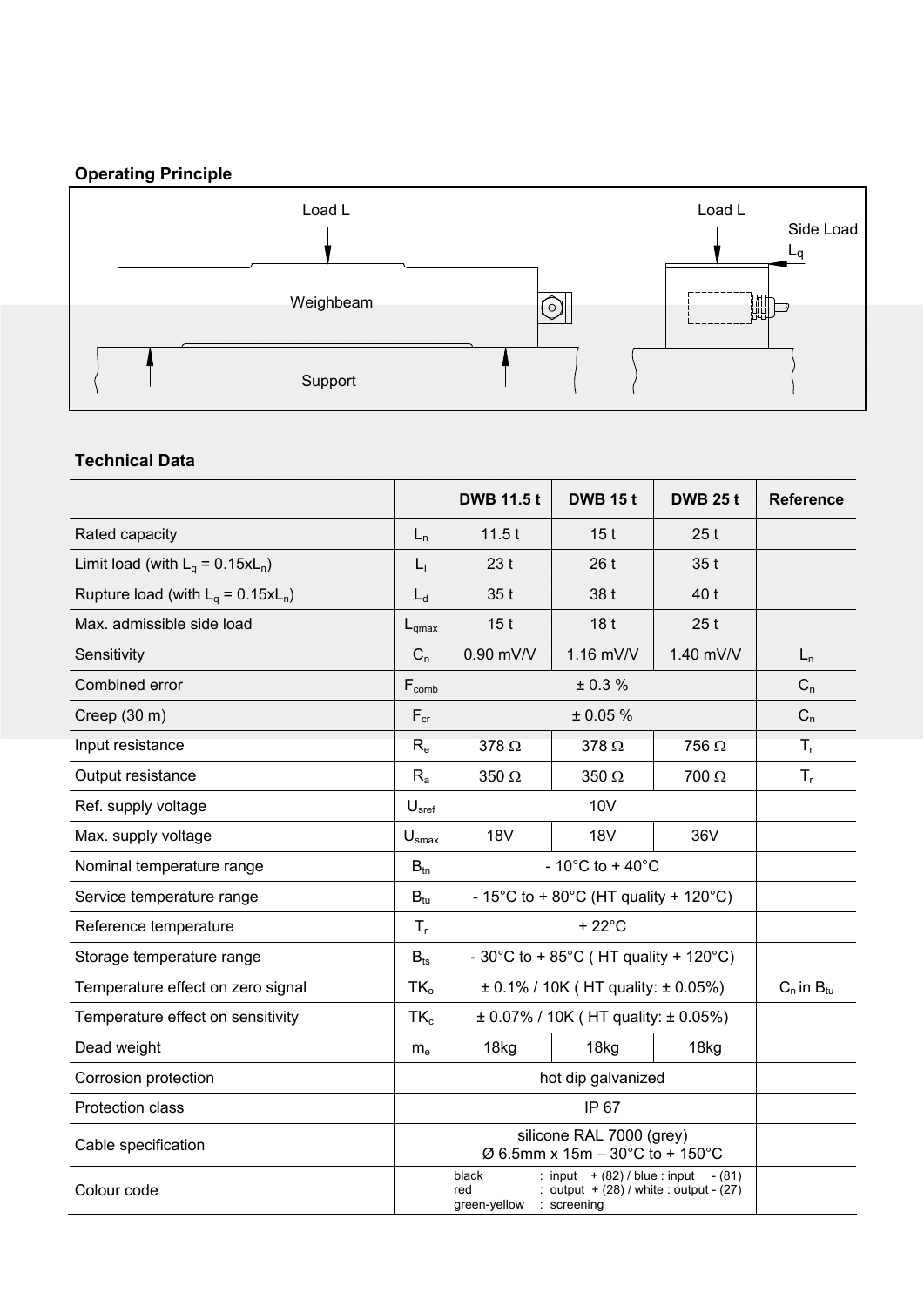

# **Contact surfaces quality requirements**



- Material "A": Usually, construction steel of a minimum quality S355 is
- Plate thickness "B": Plate thickness depends on total construction stiffness. Connecting surfaces plate thickness must be at least 40% of weighbeam height
- Surface quality "C": The requisite mean rough value of connecting surfaces is around 6.3µm
- Planeness "D": The maximum admissible tolerance of each contact surface is 0.05 mm

Angular error to vertical axle "E":

used . The contract of the contract of the vertical and the vertical intervention of the vertical intervention The connecting surface angle axle in both planes of view by max.  $\pm 2^{\circ}$ 

> Plane parallelity "F": The upper and lower connecting surfaces to the weighbeam must be plane parallel to minimum 0.1 mm

| <b>Variants</b> | Order No.    |
|-----------------|--------------|
| DWB 11.5 t      | D 703 100.01 |
| <b>DWB 15t</b>  | D 703 100.02 |
| DWB 25 t        | D 704 280.03 |

### **Options:**

HT quality for service temperature up to 120°C

| <b>Variants</b>            | Order No.    |
|----------------------------|--------------|
| DWB 11.5 t HT D 703 100.04 |              |
| DWB 25 t HT                | D 704 280.05 |

**Schenck Process GmbH** 

Pallaswiesenstr. 100 64293 Darmstadt, Germany T +49 6151 1531-1216 F +49 6151 1531-1172 sales@schenckprocess.com www.schenckprocess.com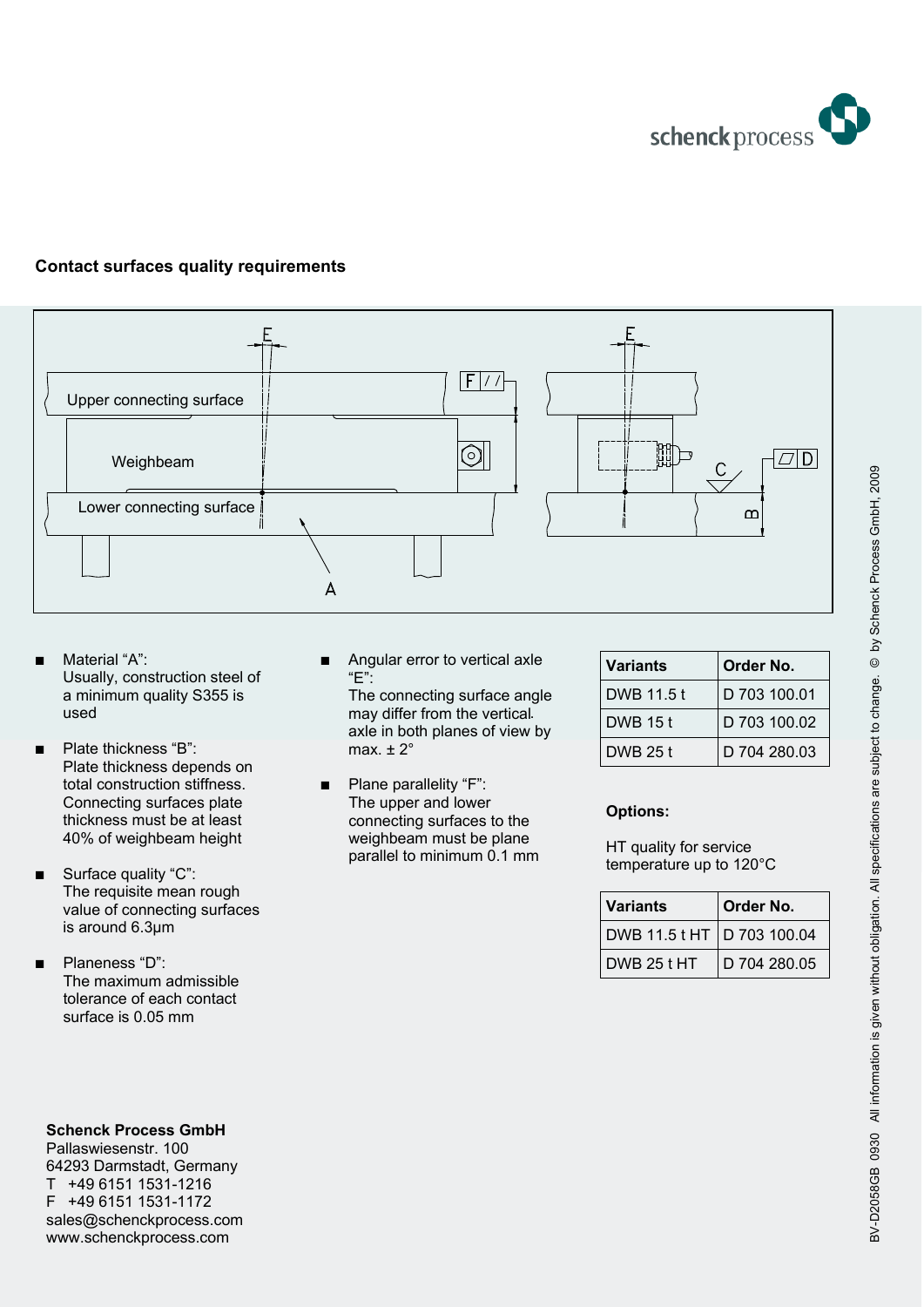

# **Weighbeam DWB 40 t ... 200 t**



- $\blacksquare$  Improved **Combined Error: ±0.07 %**
- **Improved TK<sub>C</sub> Error: ±0.03 % / 10 K**

# **Further Features:**

- % **Six-wire circuit**
- % **Service temperature up to 150 °C**
- $\blacksquare$  Integrated sensor for temperature mon**itoring**
- Separate mounting of connecting cable **through connector**

# **Application**

- **E** Ladle turret scales
- **Ladle ferries**
- $Scrab$  bucket, roller table weighing and tundish scales
- Silo and hopper scales

### **Construction**

- Compact, flat design
- From 50 t: Locating head for form locking absorption of side forces
- **Plug-in connector**

#### **Function**

- Simple and economical installation through direct screwing to the connecting structure without movable parts
- No need for additional tie-rods and hold-downs
- $\blacksquare$  Virtually impervious to shock loads and unavoidable side forces
- $\blacksquare$  Suitable to the construction of service free scales in severe environments
- **Minimal measurement value** reaction on high interferential forces and moments
- High long-term stability
- High degree of repeatability
- $\blacksquare$  Separate mounting of weighbeam and connecting cable possible
- Easy cable exchange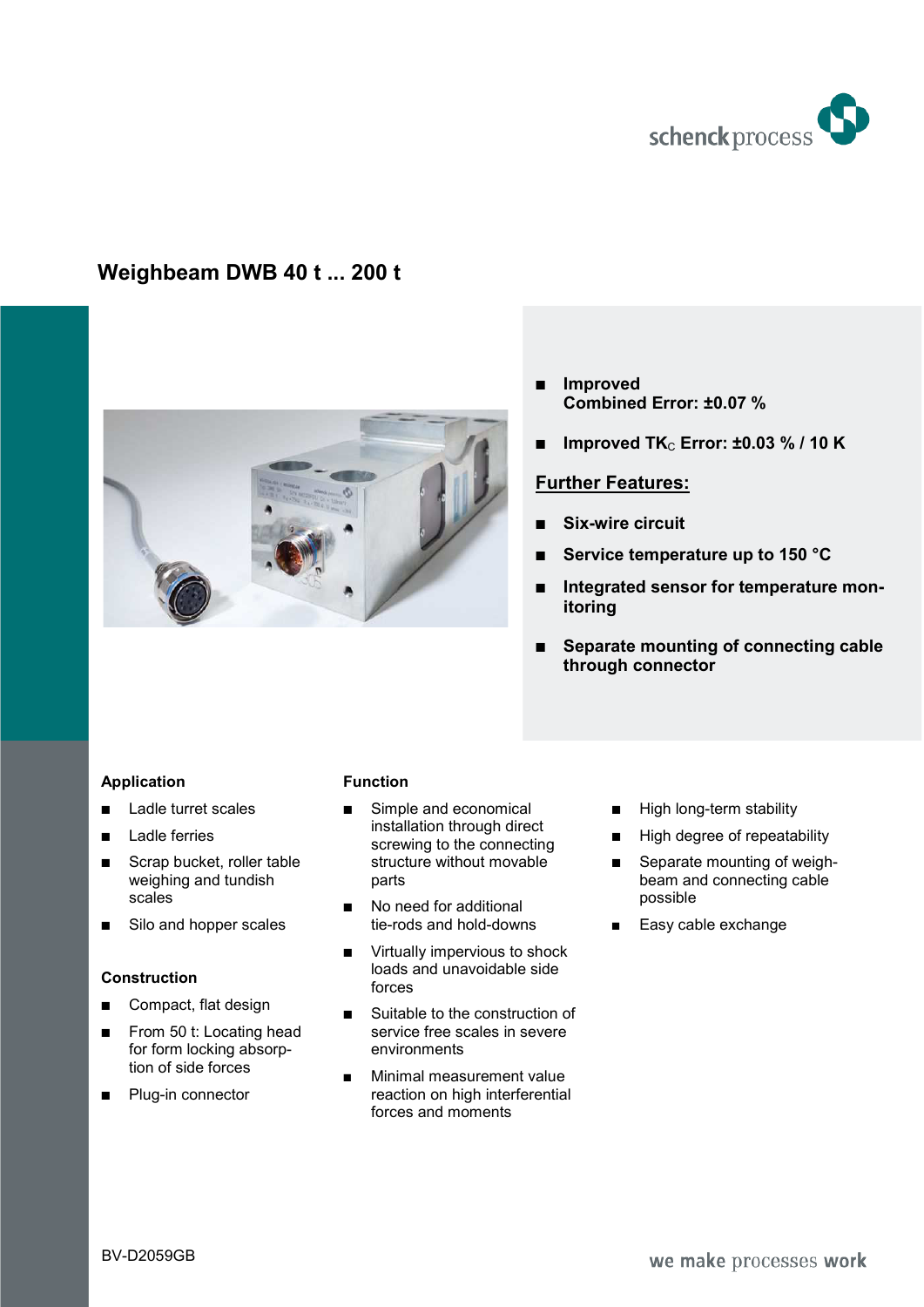# **Operating principle**





### **Technical Data**

|                                                                                 |                             | <b>DWB 40 t</b>                                                                                                                                                                                                                  | <b>DWB 50 t</b>           | <b>DWB 100 t</b>          | <b>DWB 150 t</b> | <b>DWB 200 t</b> | Refer-<br>ence   |  |  |
|---------------------------------------------------------------------------------|-----------------------------|----------------------------------------------------------------------------------------------------------------------------------------------------------------------------------------------------------------------------------|---------------------------|---------------------------|------------------|------------------|------------------|--|--|
| Rated capacity                                                                  | $\mathsf{E}_{\mathsf{max}}$ | 40 t                                                                                                                                                                                                                             | 50 t                      | 100t                      | 150t             | 200t             |                  |  |  |
| Limit load (with $L_q$ = 0.15 x $L_n$ )<br>Limit load = Maximum admissible load | $L_{1}$                     | 100t                                                                                                                                                                                                                             | 120t                      | 210t                      | 290 t            | 360 t            |                  |  |  |
| Rupture load (with $L_q = 0.15 \times L_n$ )                                    | $L_d$                       | 160 t                                                                                                                                                                                                                            | 200t                      | 350 t                     | 480 t            | 600 t            |                  |  |  |
| Max. admissible side load                                                       | $L_{\rm amax}$              | 40 t                                                                                                                                                                                                                             | 50 t                      | 85 t                      | 120t             | 150t             |                  |  |  |
| Sensitivity                                                                     | $C_n$                       | 0.95 mV / V                                                                                                                                                                                                                      | 1.08 mV / V               | 1.38 mV / $V$             | 1.57 mV / V      | 1.63 mV / $V$    | $E_{\text{max}}$ |  |  |
| Combined error                                                                  | $F_{comb}$                  | ±0.1%                                                                                                                                                                                                                            |                           | $±0.07 \%$ *)             |                  |                  | $C_n$            |  |  |
| Creeping under load (30 min)                                                    | $F_{cr}$                    |                                                                                                                                                                                                                                  |                           | ±0.05%                    |                  |                  | $C_n$            |  |  |
| Input resistance                                                                | $R_{e}$                     |                                                                                                                                                                                                                                  |                           | 694 $\Omega$ ± 8 $\Omega$ |                  |                  | $T_{r}$          |  |  |
| Output resistance                                                               | $R_{a}$                     |                                                                                                                                                                                                                                  | 700 $\Omega$ ± 4 $\Omega$ |                           |                  |                  |                  |  |  |
| Reference supply voltage                                                        | U <sub>sref</sub>           | 10 V                                                                                                                                                                                                                             |                           |                           |                  |                  |                  |  |  |
| Max. supply voltage                                                             | U <sub>smax</sub>           | 36 V                                                                                                                                                                                                                             |                           |                           |                  |                  |                  |  |  |
| Nominal temperature range                                                       | $B_{tn}$                    | $-10 °C  +100 °C$                                                                                                                                                                                                                |                           |                           |                  |                  |                  |  |  |
| Service temperature range                                                       | $B_{tu}$                    | $-15 °C$ +150 °C                                                                                                                                                                                                                 |                           |                           |                  |                  |                  |  |  |
| Reference temperature                                                           | $T_{r}$                     | $+22 °C$                                                                                                                                                                                                                         |                           |                           |                  |                  |                  |  |  |
| Storage temperature range                                                       | $B_{ts}$                    | $-40 °C  +180 °C$                                                                                                                                                                                                                |                           |                           |                  |                  |                  |  |  |
| Temperature effect on zero signal                                               | TK <sub>o</sub>             | $\pm 0.05 \% / 10 K$ *)<br>$C_n$ in $B_{tu}$                                                                                                                                                                                     |                           |                           |                  |                  |                  |  |  |
| Temperature effect on sensitivity                                               | $TK_c$                      | $\pm 0.03 \% / 10 K$ *)                                                                                                                                                                                                          |                           |                           |                  |                  |                  |  |  |
| Dead weight                                                                     | m <sub>e</sub>              | 39 kg                                                                                                                                                                                                                            | 40 kg                     | 55 kg                     | 85 kg            | 120 kg           |                  |  |  |
| Corrosion protection                                                            |                             | hot dip galvanized                                                                                                                                                                                                               |                           |                           |                  |                  |                  |  |  |
| Protection class                                                                |                             | <b>IP65</b>                                                                                                                                                                                                                      |                           |                           |                  |                  |                  |  |  |
| Cable specification                                                             |                             | Silicone: $\varnothing$ 8.5 mm x 15 m, screened, including plug socket;<br>Bending radius: > 40 mm, Temperature range: -50 °C  +180 °C;<br>Wire assignment: 6 wires for measurement value;<br>2 wires for temperature monitoring |                           |                           |                  |                  |                  |  |  |
| Colour code                                                                     |                             | Black:<br>(81)<br>Input $+$ (82)<br>Blue:<br>Input -<br>White: Output -<br>Red:<br>Output + $(28)$<br>(27)<br>Sense + (82.1) Green: Sense - (81.1)<br>Yellow:<br>Temperature sensor PT100<br>Lila/Brown:                         |                           |                           |                  |                  |                  |  |  |

\*) in the isothermal state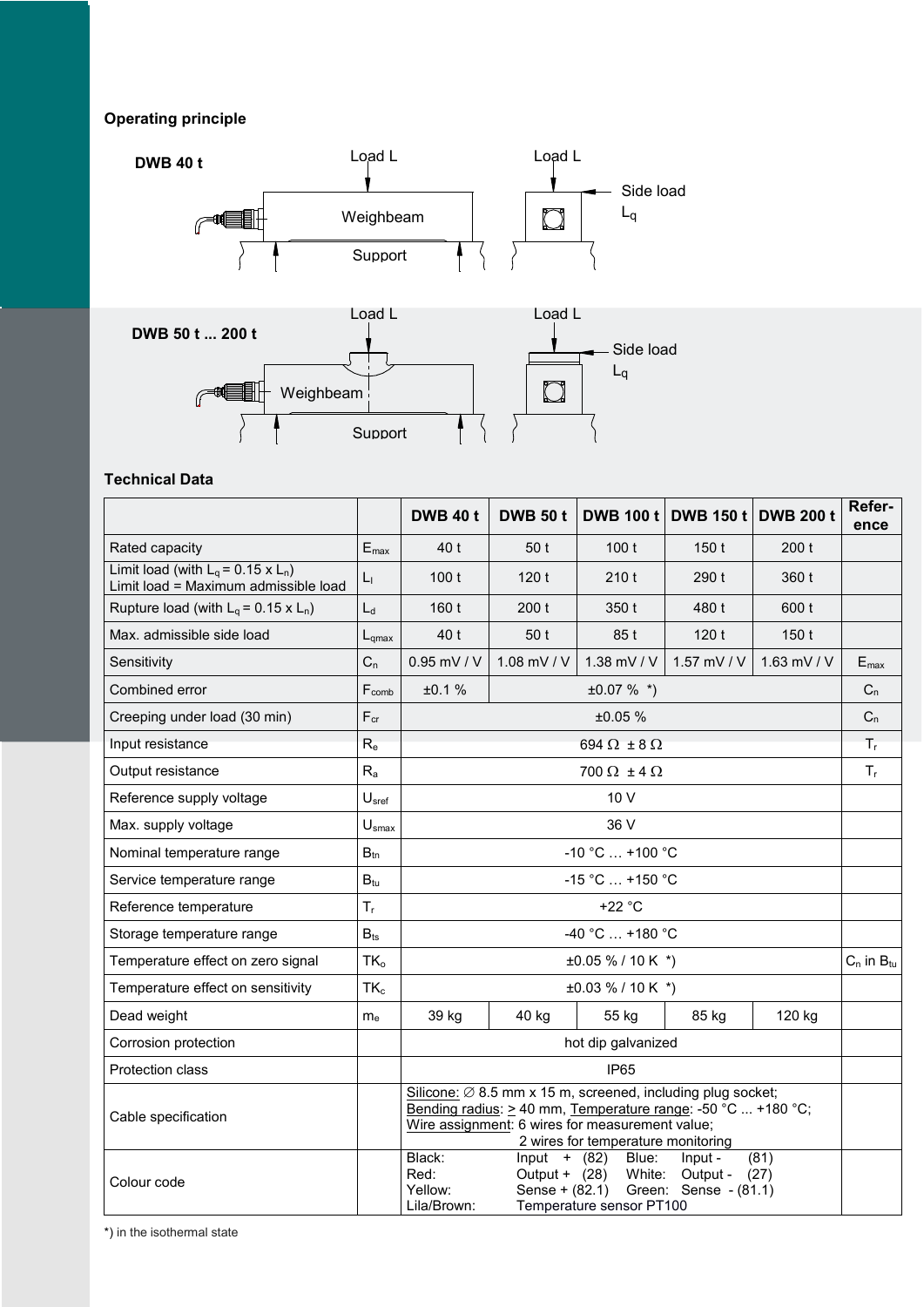### **Mounting Dimensions**





\*) The optional version of the DWB with angular connector requires only 65 mm for the connection plus 15 mm for separating both parts of the connector.

| Variant            | A<br>mm | в<br>mm | С<br>mm | D<br>mm | F<br>mm | G<br>mm | н<br>mm | mm | K<br>mm | mm | $M^*$<br>mm | N                     | Ο<br>mm | P<br>mm | R<br>mm | s<br>mm     | mm |
|--------------------|---------|---------|---------|---------|---------|---------|---------|----|---------|----|-------------|-----------------------|---------|---------|---------|-------------|----|
| <b>DWB</b><br>50 t | 450     | 120     | 130     | 105     | 398     | 68      | 75      | 40 | 80      |    |             | 110 26 (M24) M20 x 30 | 32      | 45      |         | 340 25.5    | 57 |
| <b>DWB 100 t</b>   | 500     | 140     | 143     | 118     | 444     | 80      | 90      | 44 | 90      |    |             | 130 30 (M27) M24 x 36 | 38      | 54      | 370     | <b>28.5</b> | 63 |
| <b>DWB 150 t</b>   | 560     | 160     | 158     | 133     | 500     | 94      | 102     | 44 | 90      |    |             | 150 33 (M30) M24 x 36 | 38      | 66      | 410     | 32          | 69 |
| <b>DWB 200 t</b>   | 620     | 180     | 175     | 150     | 560     | 114     | 110     | 44 | 90      |    |             | 160 33 (M30) M24 x 40 | 40      | 75      | 450     | 32          | 76 |

\*) screw size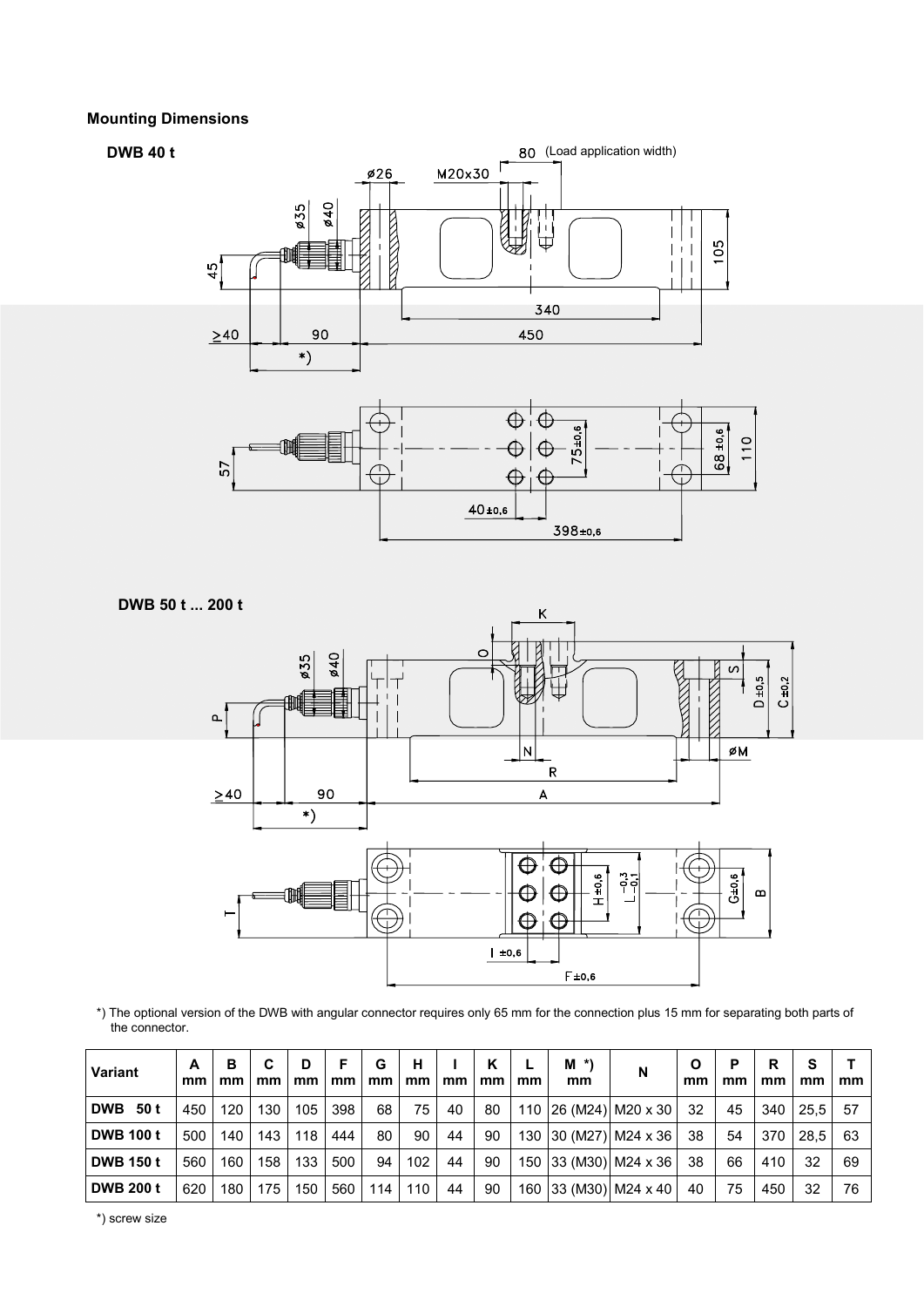schenck process



- Usually construction steel of a minimum quality S355 is used
- Plate thickness "B": Depends on stiffness of total construction. Plate thickness of connecting surface must be at least 40 % of the weighbeam height
- Surface quality "C": Requisite mean roughness of the connecting surfaces is 6.3 μm
- Maximum admissible planeness tolerance within every connecting surface is 0.05 mm
- Angular deviation error to vertical axis "E": Angle deviation of connecting surface to vertical axis in both planes of view must not exceed  $± 2°$
- Upper and lower connecting surfaces to the weighbeam have to be plane parallel to min. 0.1 mm

| Variant                                                  | Order No.   | *)<br><b>Variant</b>   | Order No.   |
|----------------------------------------------------------|-------------|------------------------|-------------|
| <b>DWB</b><br>40 t                                       | V094838.B01 | <b>DWB</b><br>40 t PUR | V094839.B01 |
| <b>DWB</b><br>50t                                        | V094838.B02 | <b>DWB</b><br>50 t PUR | V094839.B02 |
| DWB 100 t                                                | V094838.B03 | DWB 100 t PUR          | V094839.B03 |
| DWB 150 t                                                | V094838.B04 | DWB 150 t PUR          | V094839.B04 |
| DWB 200 t                                                | V094838.B05 | DWB 200 t PUR          | V094839.B05 |
| Spare Part:<br>Connecting cable<br>15 m with plug socket | V090162.B01 |                        |             |

*\*) Deviant technical data of the PUR variant:*

*suitable for outdoor use (better protection class IP66), Temperature range for storage and use: -40 °C … +80 °C. Additionally, the PUR-types are equipped with an integrated overvoltage protection.*

**Schenck Process GmbH** Pallaswiesenstr. 100 64293 Darmstadt, Germany T +49 6151 1531-0 F +49 6151 1531-66 sales@schenckprocess.com www.schenckprocess.com